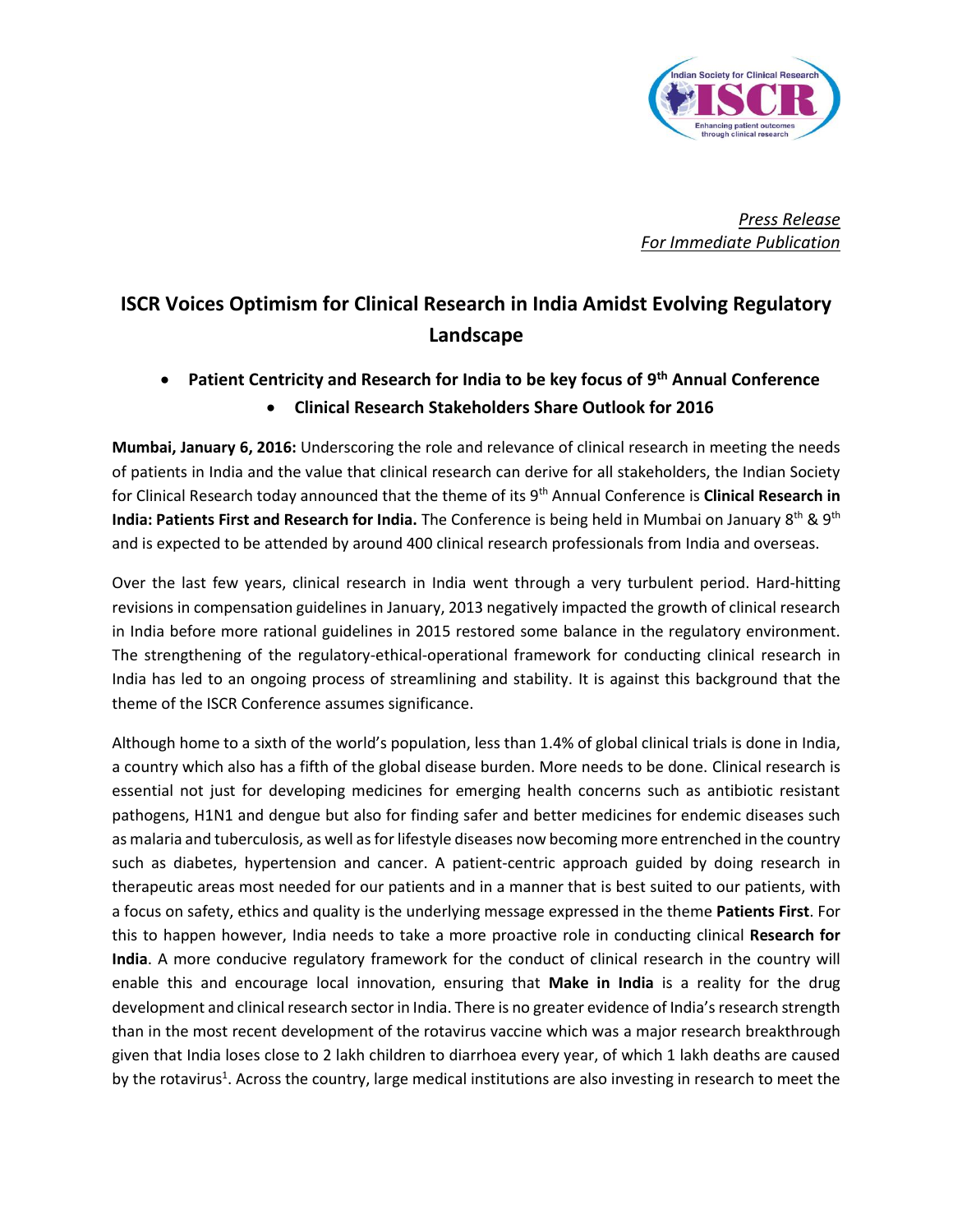

specific needs of our population and these efforts need to be encouraged. **Patients First and Research in India** will result in better, faster and more affordable and accessible treatment for patients in the country.

The forthcoming 9<sup>th</sup> Annual Conference will cover a vast range of topics of relevance and contemporariness from the perspective of clinical operations, investigator initiated research, accreditation, ethics, training, regulation, pharmacovigilance, medical writing, data management, statistics and career development in clinical research. It will be preceded by a series of pre-conference workshops for clinical researchers and students on accreditation, medical writing, risk-based monitoring and causality assessment.

Given the challenges of the new regulatory environment and the need for all stakeholders to work more collaboratively in shaping clinical research in India, ISCR earlier in 2015 revised it mission statement to stress on the importance of working together with diverse stakeholders to shape and foster an environment facilitating ethical and responsible clinical research for better patient outcomes. Core to this is the need to create greater education and awareness of clinical research and its relevance to India, as also on the rights and responsibilities of patients participating in clinical research. Through NavChetana, an advocacy initiative launched in early 2015, ISCR has been holding awareness sessions on clinical research at various medical and public fora and this will continue in 2016.

ISCR acknowledges the positive changes in the regulatory environment in 2015 and is optimistic and hopeful that with a multistakeholder collaborative effort and ongoing dialogue with the regulators, there will be more clinical research done in India so that patients not just in India, but across the world, will benefit.

## **Quotes**

**Ms. Suneela Thatte, President, ISCR** says, "*We have come a long way forward since early 2013. India must now take a more proactive part in conducting clinical research to make newer, safer medication more accessible. We hope the regulators will also invest in capacity building and better infrastructure to ensure better governance. The 9th Annual Conference presents a wonderful opportunity for all stakeholders involved in the conduct of clinical research in India to discuss and deliberate on how we move forward in a new regulatory environment and what more needs to be done to facilitate ethical and responsible clinical research in the country."*

**Dr. Suresh Menon, Member, Executive Committee and Regulatory Council, ISCR** says, *"Clinical research should not be looked at in isolation of the larger healthcare needs and priorities of our country. We have a great task ahead of us in working together to strengthen clinical research sites, investigators and ethics committees and of course, empowering the patient who is at the centre of clinical research. At the same time, we have a responsibility in working with each other to help restore trust and confidence of global stakeholders in doing clinical research in India. This is an important and immediate requirement."* 

**Dr. Girish Chinnaswamy, Associate Professor, Dept. of Paediatric Oncology, Tata Memorial Hospital** opines, *"When debating about clinical research, we must remember that at the centre of any research we do is a patient. As medical practitioners and investigators, we have an important responsibility to ensure*